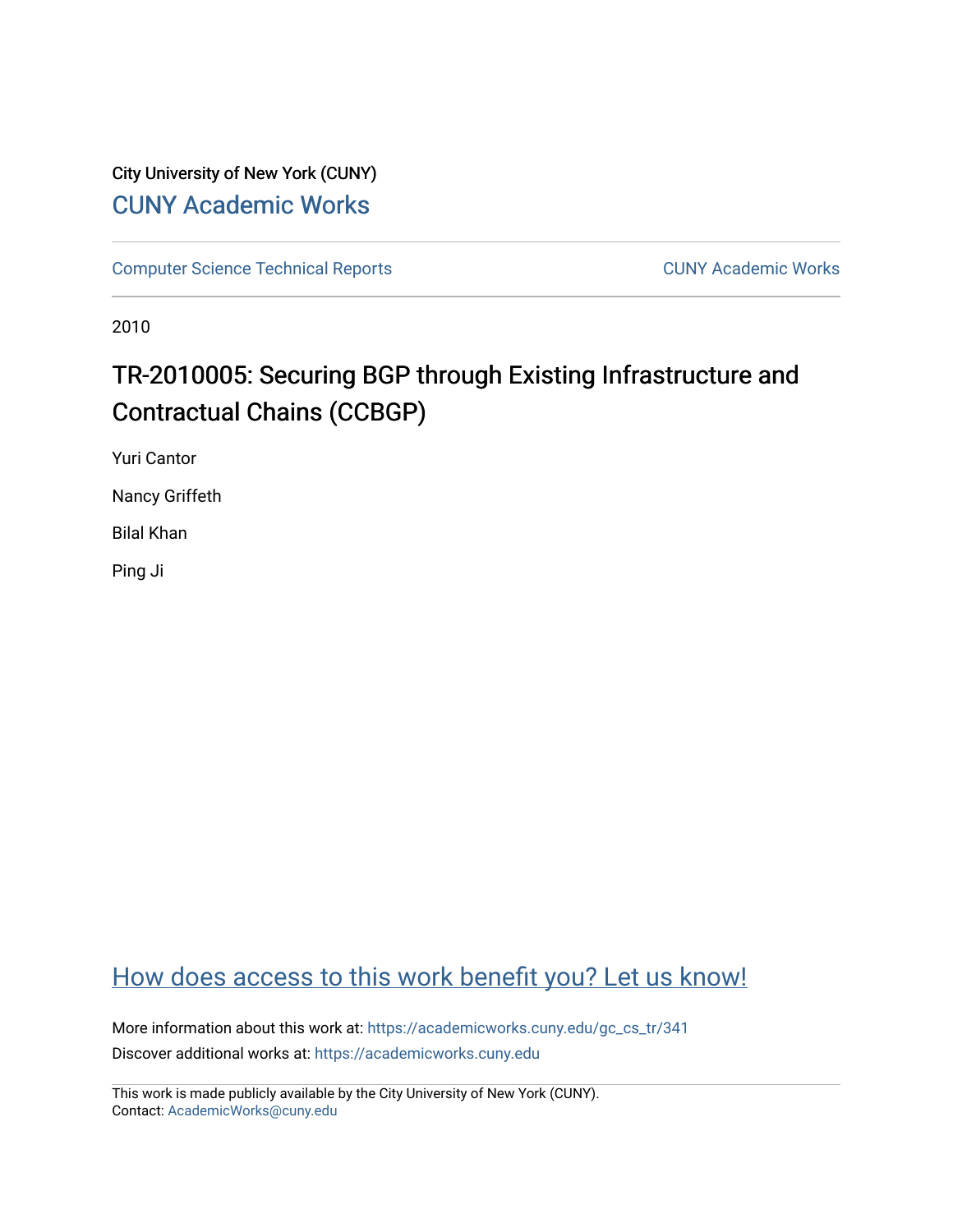# Securing BGP Through Existing Infrastructure and Contractual Chains (CCBGP)

Yuri Cantor, Nancy Griffeth, Bilal Khan, Ping Ji Department of Computer Science The CUNY Graduate Center 365 Fifth Avenue New York City, NY 10016, USA

May 6, 2010

#### Abstract

This paper proposes a novel approach that draws upon the existing architecture and contractual relationships and compares the approach to the main existing techniques for securing BGP against prefix hijacking. We define prefix hijacking as usurping control of IP prefixes through the manipulation of BGP routing tables resulting in a redirection of network traffic away from a correct route to a prefix, which traverses all and only the ASes in the route advertisements and abides by BGP policy finally terminating at the AS that owns that prefix route, and onto another route. We further refine our definition to not include those attacks where the attacking AS lies along the correct path but does not actually route packets as it advertises. Our novel approach, termed Contractual Chained BGP, completely eliminates prefix hijacking under certain plausible assumptions<sup>1</sup> and provides support for accountability in the form of forensic traceback. CCBGP applies contracts to build a transient chain of links between AS neighbors and neighbors of neighbors. Because the links are transient, each AS need only be aware of the links in its contractual sphere. Keeping the contractual sphere small limits the computational requirements of creating a chain link while the overlap of the links provides the security of a complete chain.

# 1 Introduction

The security of the protocols that enable the Internet to function have become essential to the financial, political, and commercial functioning of society. The development of these protocols did not anticipate the current threats, and exactly because security was once a non-issue it is now paramount. This paper seeks to address one well-known and serious BGP vulnerability, prefix hijacking[5].

Specifically this paper borrows from ideas applied in other areas of security to substantially increase the difficulty of prefix hijacking, to provide forensic trace back to the originator of the hijack, and to connect these directly to the relationships between neighboring autonomous systems. Previous recommendations for securing the same BGP vulnerability have relied on costly modifications to the infrastructure and protocol, and as a result these recommendations have not been deployed widely. In contrast this paper proposes a method for defending against prefix hijackings with only a moderate cost for deployment and a seamless integration with the existing infrastructure and protocol. The proposed innovation is to utilize the existing contractual relationship to form decentralized links which when combined create of a chain of trust. The chain of trust can be used both to prevent prefix hijackings and to trace back any attempts to hijack.

<sup>1</sup>Under the assumption of non-collusion between direct neighbors and protocol assumptions which are elaborated in section 4.2.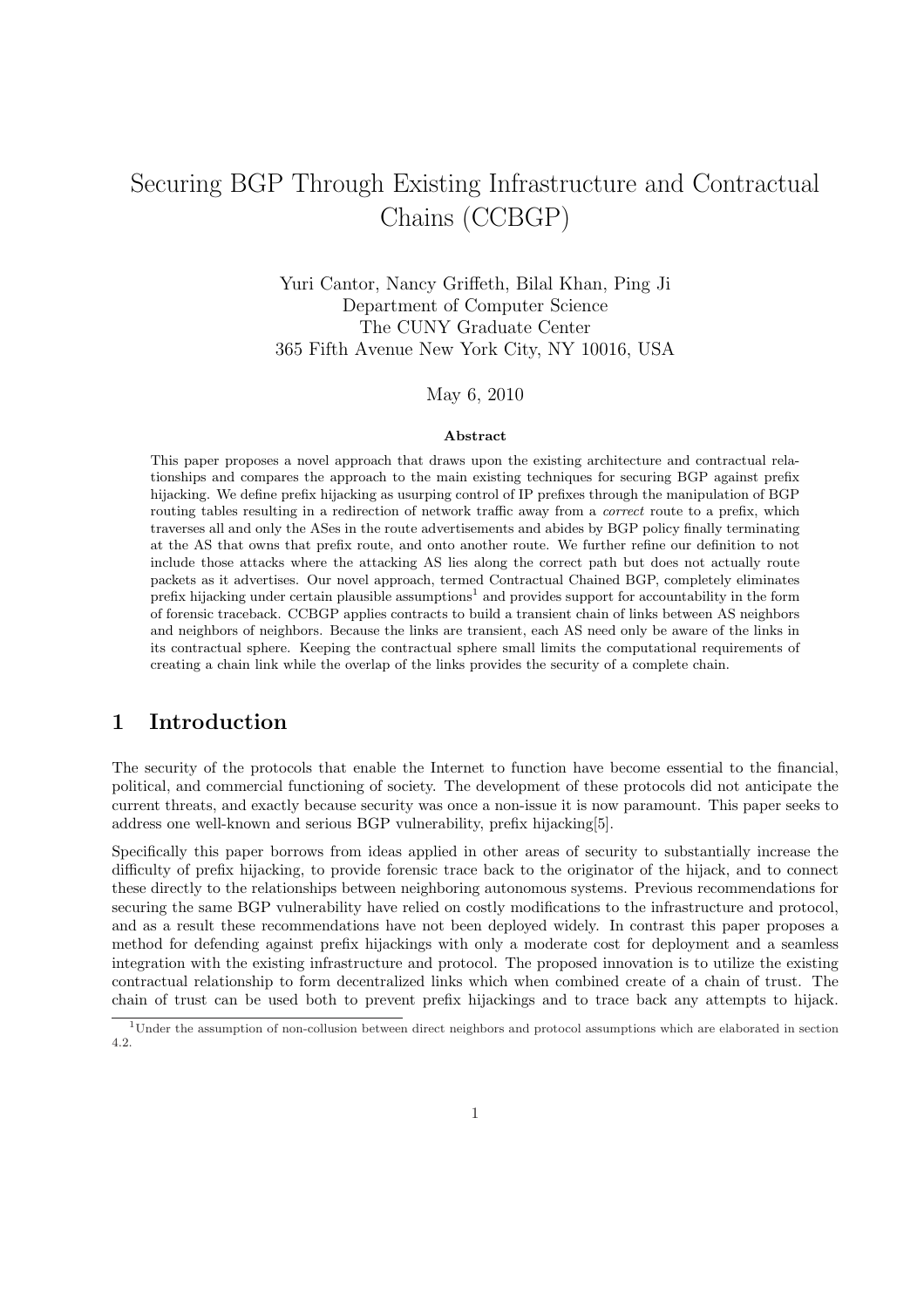Additionally, the nuance of utilizing the contractual relationship in building the links of the chain allows for legal recourse.

# 2 How BPG works and what makes it vulnerable

The Internet is made up thousands of networks called Autonomous Systems (ASes). A single institution controls each AS, though some institutions control more then one AS. ASes exchange routing information with each other using a routing protocol called Border Gateway Protocol (BGP). Within an AS, an Interior Gateway Protocol (IGP) handles routing and routing information is shared between border routers using internal Border Gateway Protocol (iBGP). Routers combine information from both IGP and BGP to create a forwarding table. This dependence upon exchanged routing information to create a dynamic forwarding table is precisely what makes BGP, and routing protocols in general, susceptible to attacks. In BGP, routing information is exchanged using update messages<sup>2</sup>. Each update message can contain route advertisements, route withdrawals, or keep-alive messages. The attacks this paper focuses on involve the route advertisements. BGP uses policies to determine which route advertisements to send and which to accept. When a BGP router has several possible routes to a particular destination, path attributes break the tie [7]. Using the knowledge of how ties are broken, an attacker can craft an advertisement containing the attacker's preferred path to an existing destination and cause a BGP router to update its forwarding table with a path chosen by the attacker.

The relationships between these ASes can be described by three roles: customer, peer, and provider. These relationships govern the routing policies between the ASes and consequently the contractually agreed upon traffic flow of traffic. However, an institution can (and often will) manipulate the flow of traffic using the known BGP update preferences. The mechanisms in place are not designed to prevent this, but rather to prevent basic routing problems like loops (by rejecting routes advertisements which already contain the AS's AS number as part of the path), route flapping (using dampening), and basic masquerading (using authentication). BGP's policies can filter exported and imported routes as well as re-write path attributes.



Figure 1: Route Flow Trees (Red=Peer to Peer, Blue=Customer to Providor, Black=Route to Prefix Originator)

In Figure 1a, AS 1advertises that it originates a prefix. AS 2 as the provider for AS adopts its customer's

<sup>2</sup>Route withdrawal messages also contain information and could result in attacks. These attacks could be handled using time outs of route validity along with signatures, but are not addressed specifically in this paper.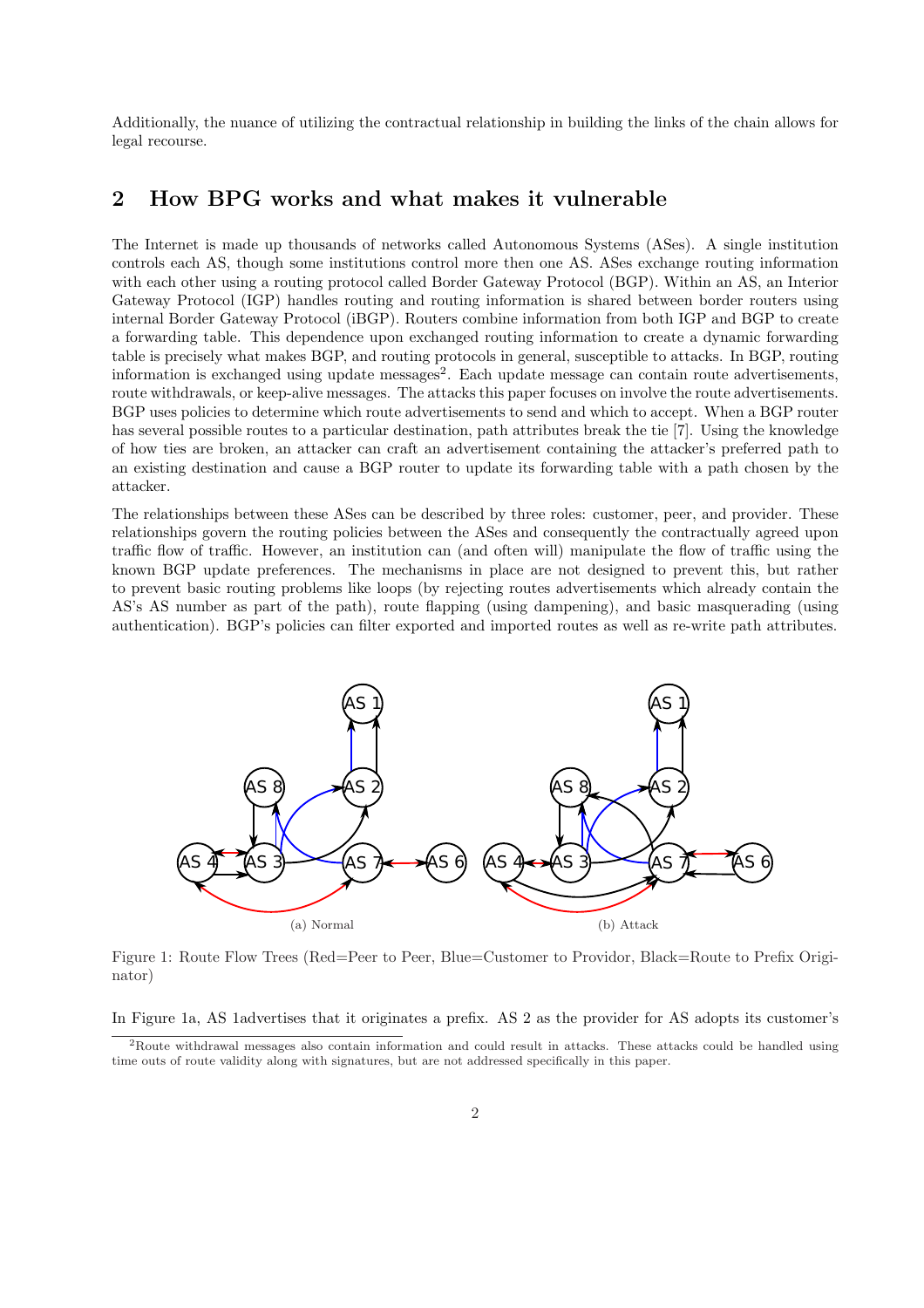route and propagates it to AS 3. AS 3 as the provider for AS 2 adopts its customer's route and propagates it to both AS 4 and AS 8. AS 4 as a peer provides connectivity for AS 3's customers and propagates it to its customers. Note: AS 6 and AS 7 would not receive the advertisement.

In Figure 1b, AS 1advertises that it originates a prefix AS 2 as the provider for AS 1 adopts its customer's route and propagates it to AS 3. AS 3 as the provider for AS 2 adopts its customer's route and propagates it to both AS 4 and AS 8. AS 8 maliciously advertises to AS 7 that itoriginates the Prefix. AS 7 as the provider for AS 8 adopts its customer's route and propagates it to AS 4 and AS 6. AS 4 as a peer provides connectivity for AS 7's customers and propagates it to its customers. AS 6 as a peer provides connectivity for AS 7's customers. AS 4 prefers the route from AS 7 over AS 3's because it is shorter. Once this happens, man-in-the-middle attacks from AS 8 are possible.

# 3 Proposed BGP Security Additions

There have been many proposed additions and modifications to BGP that are intended to provide security against the above-described known vulnerability. This section surveys in chronological order the main proposals for securing BGP and details their incremental improvements and novel additions. The proposals described in this section are as follows: Secure BGP (SBGP) proposed in 1996, Secure Origin BGP (SOBGP) proposed in 2002, Secure Path Vector Routing for securing BGP (SPV) proposed in 2004, Pretty Secure BGP (PSBGP) proposed in 2005, and Pretty Good BGP (PGBGP) proposed in 2006.

# 3.1 SBGP

SBGP proposes implementing a Public Key Infrastructure (PKI) and using additional update messages, termed attestations, which would contain routing updates signed with an AS's private key. SBGP relies on IPSec to provide integrity and authentication, and uses certificates from a PKI to verify particular update messages were originated by a particular AS. SBGP adds signatures to all messages. The certificates used in combination with the signature provide ASes with a method of checking the authenticity and integrity of the message. Delegation messages are used to demonstrate one AS allowing another AS to advertise a particular route. Attestations contain route attestations and address attestations and could be carried in BGP via a new optional path attribute. The attestations work by forming a chain of signatures for each AS along the path.

SBGP uses a PKI and consequently, requires additional infrastructure. The attestation acts as an additional update packet. And, additional storage is needed to maintain the public key and private key pair. Finally, additional cryptographic computation is required to verify the signatures and to sign the attestations.

SBGP does a good job limiting prefix hijacks but faces problems with tunneling attacks to draw in traffic via collusion. It also faces severe performance limitations due to the overwhelming computational cost of creating a chain of attestations from a prefix originator to the end of a path [4].

# 3.2 SOBGP

SOBGP's novel contribution addresses the SBGP's use of a centralized PKI. The move is from centralized to decentralized while maintaining the basic functionality of SBGP and its signature chains.

SOBGP builds off of SBGP and focuses on the following four points: authorization to advertise origination of a prefix, existence of a path from the advertising AS, authorization by the originating AS for another AS to advertise a route to the prefix, and path correctness with regard to policies. SOBGP uses entity certification via a "web of trust" in the place of a centralized key authority and trusted third parties (a PKI)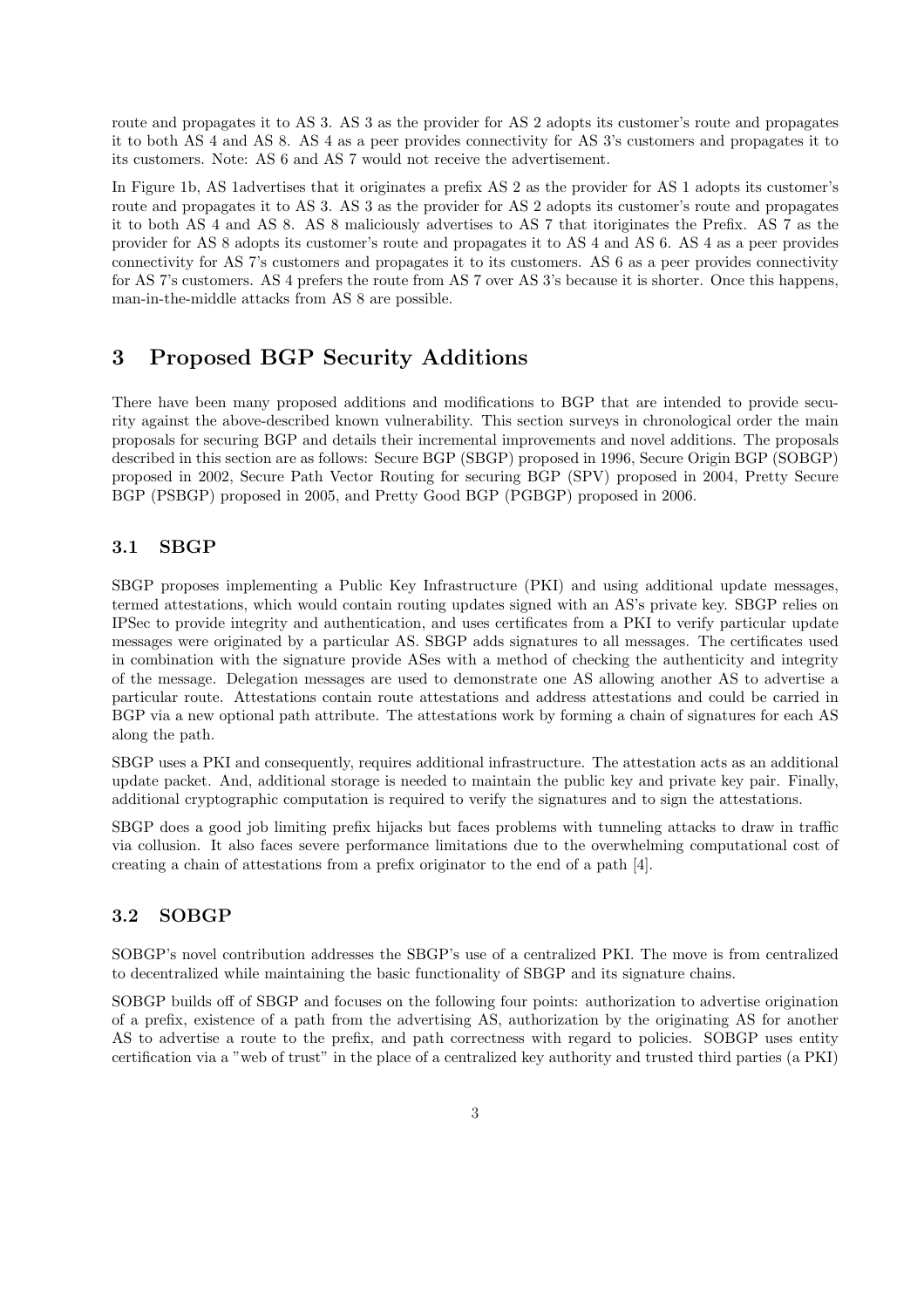as a foundation binding most of the ASes to their corresponding public key. SOBGP uses the hierarchical ownership of blocks of IPs in conjunction with certificates using signatures from trusted third parties to extend trust outwards on the ownership tree. For example, the signature by a trusted third party is used to validate the signature of an owner of a block of IPs. That owner is then able to use sign certificates for any subset of his owned block of IPs. In other words, if an AS has a third party signature for its certificate then that AS will become trusted to generate signatures for certificates.

These certificates can then be used to grant permission to an AS to advertise a route via a signature from the IP block originator. As permission is granted to advertise, ASes can derive the network topology using these advertisements which are signed. Each AS has signatures from all peers that they are, in fact, neighbors. Each AS can use topological advertisements and in turn verify both the path and that the path was permitted.

SOBGP adds signatures for each attestation and delegation, i.e. messages are signed by a prefix originator permitting another AS to advertise a route to that prefix. The signatures require additional infrastructure in the form of a PKI and additional update packets that contain the signatures as well as the additional approvals. The keys for these signatures require additional storage and the signatures themselves require additional cryptographic computation. Each update message requires computation in the verification of the signature and checking that the appropriate prefix originator has approved the route update.

While not absolutely preventing every possible hijack, SOBGP offers strong protection from prefix hijackings by applying the learned topological map. SOBGP provides a method for verifying if an advertisement was permitted, but does not provide a method for verifying that a prefix was hijacked. Consequently, SOBGP does not provide a method for tracing the prefix hijacker nor does it offer recourse for the hijacking itself [8].

# 3.3 SPV

SPV's novel contribution addresses the cost of SBGP's public key cryptographic operations by introducing symmetric keys to supplement an initial exchange. However, SPV continues to use the PKI overlay structure just as SOBGP and SBGP do as well as the signature chains.

SPV can use short-lived keys that are generated offline for one time signatures, thereby increasing security without increasing the computational cost dramatically. ASes using SPV forward the attestations containing signed advertisements so that their subsequent route advertisements can be verified using the forwarded attestation.

SPV uses additional infrastructure including offline workstations to handle the key generation and mapping. SPV also uses additional update packets to act as the attestations do in SBGP; consequently, additional storage is needed for the keys and additional cryptographic computation is needed for the verification of the attestations.

SPV does not completely prevent hijacks, but it limits them in the same way that SBGP and SOBGP do. SPV does not identify that hijacks occurred nor does it identify the hijacker. Nor does SPV offer any recourse for the hijack [2].

## 3.4 PSBGP

PSBGP builds off of SBGP and SOBGP by applying a decentralized trust model for verification of IP prefix ownership. PSBGP continues to use the centralized trust model to authenticate AS numbers and AS public keys. Because of a centralized starting point for verifying the keys and AS numbers PSBGP offers stronger protection from impersonation then the decentralized model with a web of trust. On the other hand, PSBGP applies a decentralized model for prefix ownership verification which is weaker against prefix hijacking. PSBGP seeks to find a balance between the cost of SBGP's security operations and the security guarantees. Instead of using signed attestations as SBGP does, PSBGP uses a number of its peers to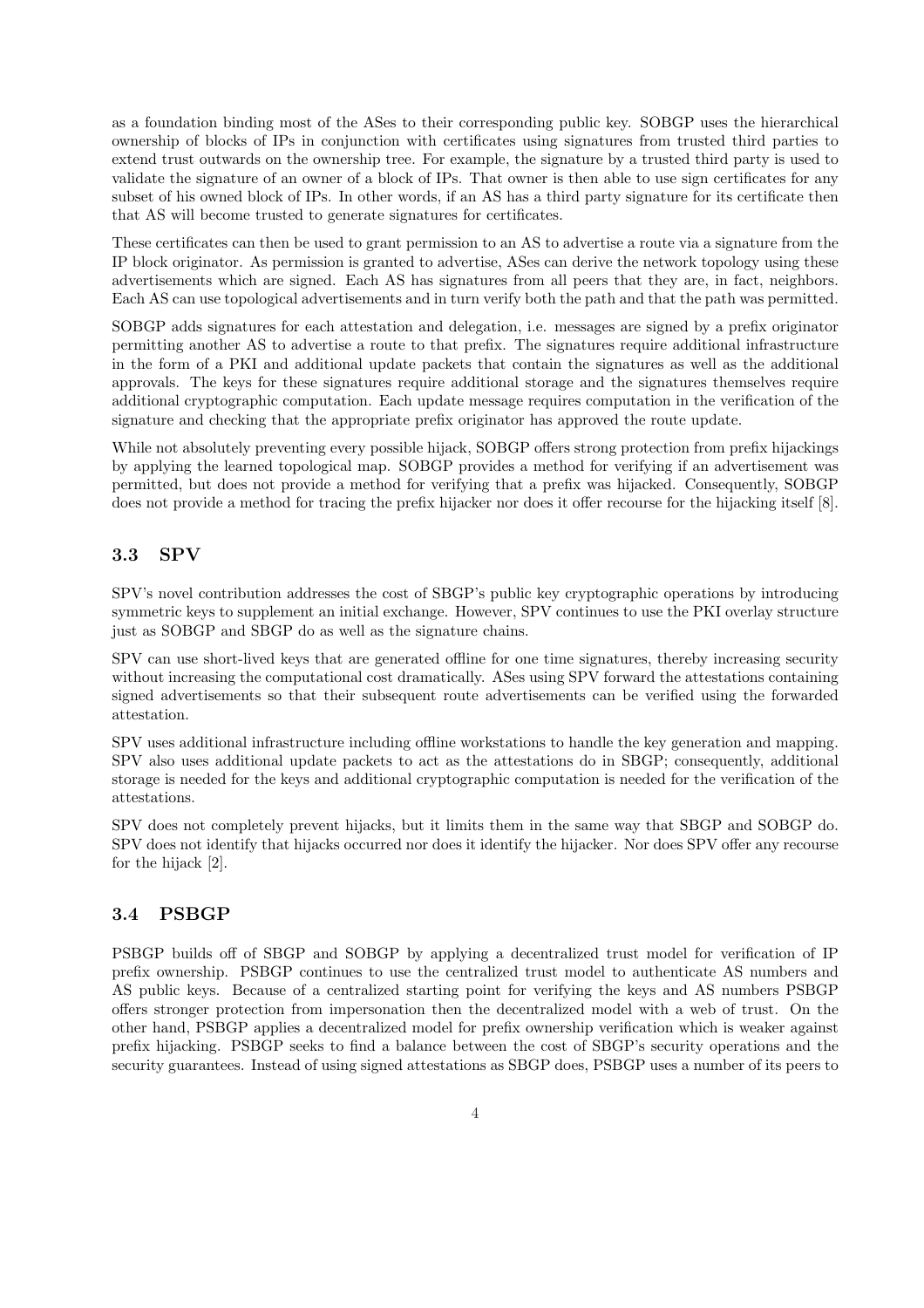endorse its advertisements. PSBGP requires additional infrastructure in the form of a centralized PKI which maps an AS to a public key. PSBGP requires additional update packets to endorse the advertisements of peers. Additional storage is required for the public and private key pair along with additional cryptographic computations for verifying the signatures on the endorsement packets.

PSBGP's additional security does not completely prevent hijacks but it does limit them through the endorsement packets. PSBGP does not have any method for identifying that a hijack occurred nor does it identify the hijacker. And, PSGBP offers no recourse for hijacks [6].

## 3.5 PGBGP

PGBGP takes a novel approach that gives up signature chains and PKIs and instead uses a delay in applying the changes advertised in an update message. The delay relies on existing redundancy in the Internet to avoid denial of service. This delay provides an AS time to verify the route advertisement.

PGBGP limits prefix hijackings by learning origins of prefixes and building a route table over a training period. Then changes to the routing table and origins are quarantined for a period of time, a suspicious period, while the existing redundant routes are used. If the routes persist after the suspicious period elapses, then the new route is accepted. By cautiously accepting new reachability information and investigating and repairing bogus routes PGBGP mitigates through a delay the effects of hijacks making them more difficult to time and deploy. However, PGBPG relies on redundancy in existing paths; otherwise, delays in accepting new routes could cause a denial of service.

PGBGP does not require any additional infrastructure. Instead it requires some kind of supervision and a training period. Any redundancy required by PGBGP is assumed to be a part of the network infrastructure and consequently is not additional. No additional update packet is needed; rather the security derives from the delay in accepting and applying the information in the update packet. During the delay, the routes can be verified by administrators or via some other process. There is no additional storage or cryptographic computation necessary. However, the non-automated cost is neither comparable to the cost of the other methods nor acceptable in a fully autonomous dynamically updating routing protocol.

The hijacks are not prevented though they can be limited by PGBGP's delay in accepting route updates. PGBGP does nothing to identify that a hijack has occurred nor who the hijacker is. Further if offers no recourse for the hijack [3].

# 4 Contractual Chained BGP (CCBGP)

CCBGP builds on current proposals for securing BGP while limiting the overhead both in additional architecture and in computation. CCBGP builds a transient signature chain from pairs of signatures that form the links of the chain. Consequently, each AS is only responsible for verifying two signatures before it accepts the advertisement as opposed to protocols like SBGP needing to verify a signature for each AS in the route. CCBGP decentralizes the binding of key to AS number and uses the security provided by the direct contractual link from AS to AS when it binds the key. In contrast, SOBGP decentralizes binding keys to AS number using a trust relationship rather then a contractual relationship. CCBGP's chain links do not extend past the neighbor of a neighbor, avoiding the need for continual extension of trust down the routing path. In addition, CCBGP utilizes the contractual relationship to provide recourse for attacks. For detection of attacks CCBGP relies on existing techniques including ISPY and a Light Weight Distributed Scheme for Detecting IP Prefix Hijackings in Real Time (LWDS)[10]. These two complementary techniques if implemented correctly should detect most prefix hijacks. Lastly, CCBGP can operate seamlessly on top of BGP either by delaying acceptance of updates, in the same way PGBGP operates, or by reverting BGP updates that are accepted but not verifiable.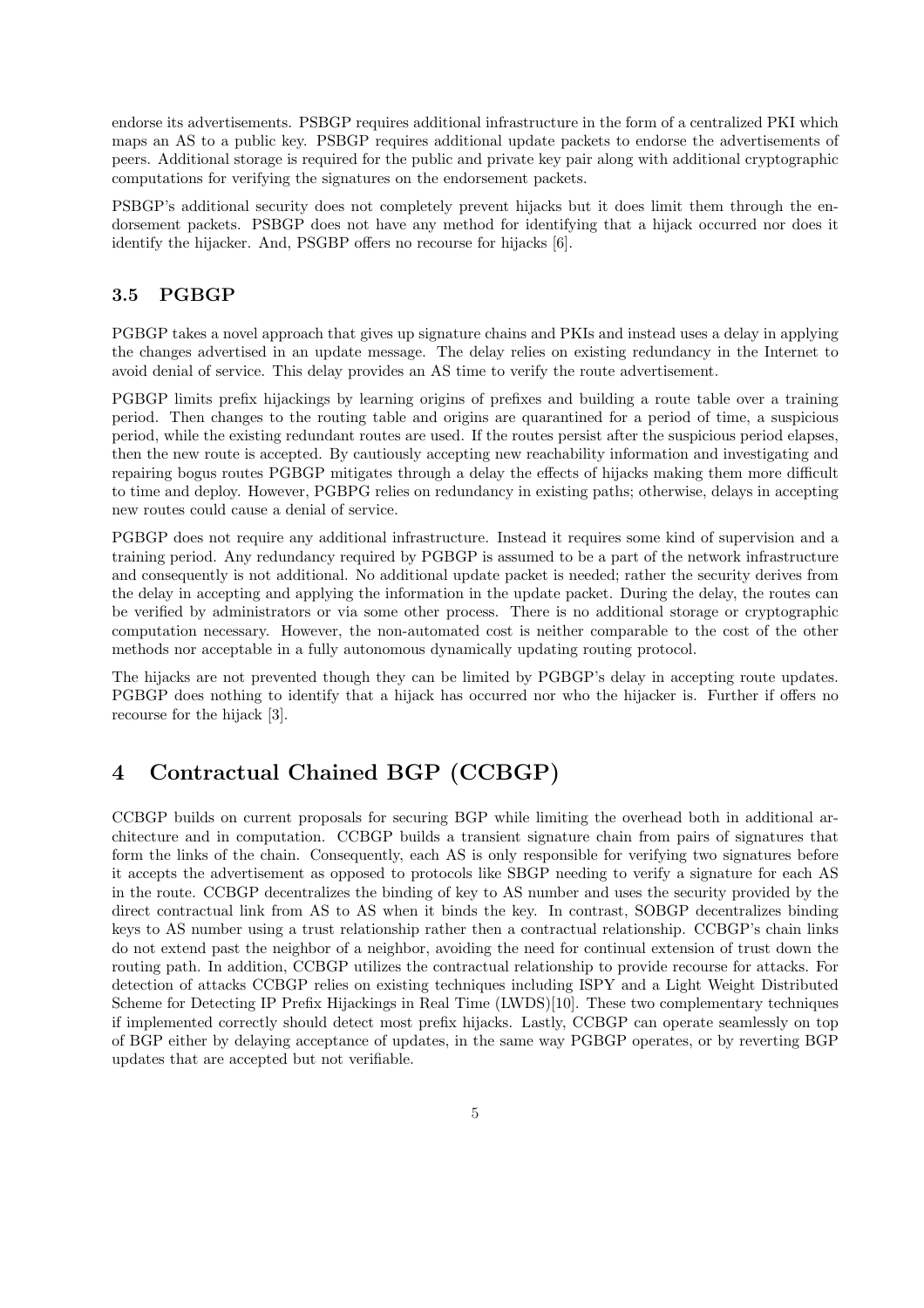#### 4.1 Motivation

The goal of CCBGP is to protect the AS itself from the attack, enable ASes to distinguish between verified and unverified advertisements, and to identify which ASes were involved in the hijack. Since CCBGP can run seamlessly on top of BGP running CCBGP will not negatively impact the current BGP interactions; it will only add more security with very little overhead.

## 4.2 Assumptions

For the implementation and evaluation of CCBGP we assume that the following:

- Direct neighbors of an AS can be and are verified out of band.<sup>3</sup>
- Anyone can verify an AS's neighbors.
- CCBGP keys of neighbors and keys of neighbor's neighbors can be verified out of band.<sup>4</sup>
- The contract between neighboring ASes is legally binding and carries severe penalties for involvement in prefix hijackings.<sup>5</sup>
- Logs of CCBGP updates are timestamped and paired with BGP updates and stored for a time frame specified in the contract and shared during trace back, or else the AS not sharing is can be held accountable.
- An AS can and does securely download from IANA a database that contains mappings of all ASes to their owned Prefixes.
- ISPY combined with LWDS will detect all types of prefix hijacks with very high probability.
- The cryptographic techniques applied to generate the signatures and public/private key pairs are secure.

## 4.3 CCBGP Steps

The proposed protocol is composed of five steps:

- 1. Every AS generates a public/private key pair on its own, and publishes its public key.
- 2. A legally binding contractual relationship with all neighbors is initiated or re-established in which the terms of service include: an agreement to sign only verified update packets under some heavy and a severe penalty if unverified packets are signed. Each AS exchanges a list of its neighbors and their keys, with each of its neighbors. This list is maintained throughout the relationship. These must be direct neighbors and must be verified out of band.
- 3. Every AS regularly updates and maintains a table of Prefix owners from IANA.<sup>6</sup>
- 4. Update messages that offer a new prefix originator are matched directly against the table maintained in step three. Any non-match is rejected. Update messages signed with the private key of the immediate neighbor and the immediate neighbor's neighbor are accepted and when propagated, should be propagated signed with the propagating AS's private key and its direct neighbor's signature but not

<sup>3</sup>Collusion with distant neighbors will be prevented because an AS would be unable to claim a neighbor it was not directly connected to.

<sup>4</sup>Prevents co-opting a neighbor's key because an AS would be unable to falsify a neighbor's key.

<sup>5</sup>Contracts will likely have to be updated to include the clause covering penalties for involvement in prefix hijackings.

 $6$ Collusion with distant neighbors will be prevented because an AS would be unable to claim a neighbor it was not directly connected to.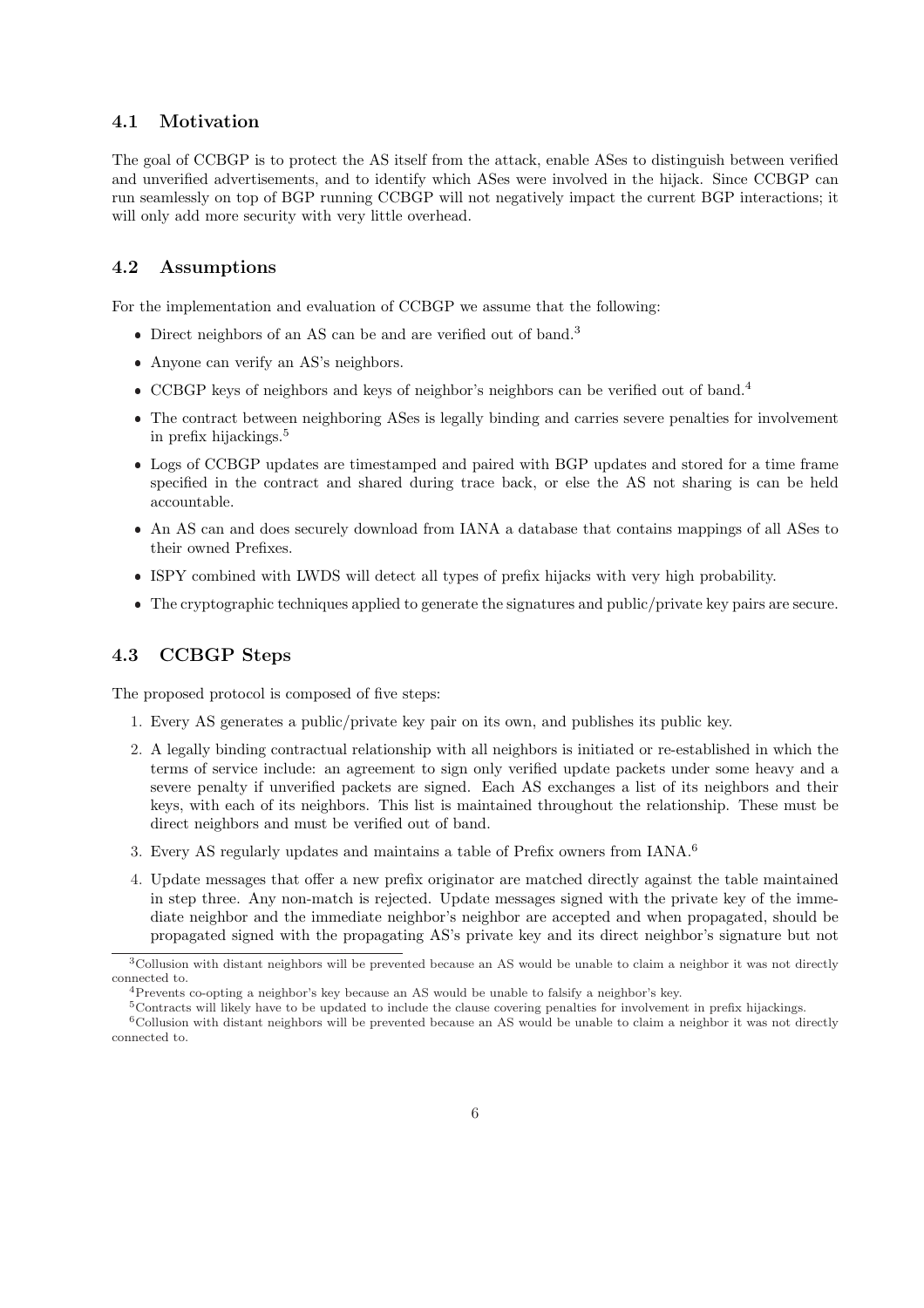the neighbor's neighbor's signature. (in other words, just two signatures). Update messages not signed are either rejected or tentatively accepted with the understanding that they are not verified.

5. Pre-existing BGP routing and forwarding tables are checked for paths that are verified/verifiable and the unverifiable paths are verified through other means.

The actual implementation of these steps at each AS gateway router is up to the owner. Some ASes might wish to verify the neighbor's keys out of band or only accept them once or require some verification in order to advertise a new neighbor and the new neighbor's key. The AS gateway routers could accept all BGP updates and use CCBGP to review them, verifying those it can verify and reverting all unverified changes. Alternatively, BGP updates might face a delay in implementation during which time the unverified BGP advertisements are tested/checked for hijackings. The More lenient or tolerant implementations would enable CCBGP to operate seamlessly even if sparsely deployed. Where as a stricter implementation at tier 1 ASes might force quicker and broader deployment to prevent isolation of ASes. However, all CCBGP should provide a seamless integration with BGP while allowing each AS to determine how it wants to handle unverified advertisements (both in BGP and CCBGP in the case of neighbor's neighbor's keys).

# 4.4 CCBGP Pseudocode

CCBGP should run as an agent on each AS's BGP gateway router, examine the routing and forwarding tables, view incoming update packets, communicate with neighbors who establish a connection, and provide regular signed updates.

/ / intialization

Create a copy of the route table (or enable the ability to revert to the original route table) Create table from IANA relating prefix originator to AS Create table relating public keys to AS for all neighbors and all of their neighbors

/ / Intermittent - every day (or as appropriate)

Update table from IANA relating prefix originator to AS

Update table relating public keys to AS for all neighbors and all of their neighbors Send an update of your public key and your neighbors public keys to your neighbors

/ / Processing Attestations and Update packets

#### For each update packet

Check originator against the table mapping AS to prefix originator Discard all faulty advertisements / / Break out of loop if discarded Listen for signed update packet for 1 epoch / / Before timing out If a signed update packet is received

Allow BGP route tables update to remain in place

Else

- If AS sending message uses CCBGP and another route to this prefix exists Revert the update
- If AS sending message does not use CCBGP and no other route to this prefixs exists Tentatively accept the update
- If AS sending message uses CCBGP but no other route to this prefix exists Tentatively accept the update

Update backup route table/reversion table and forwarding table

#### / / Sending update packets

Send BGP update packet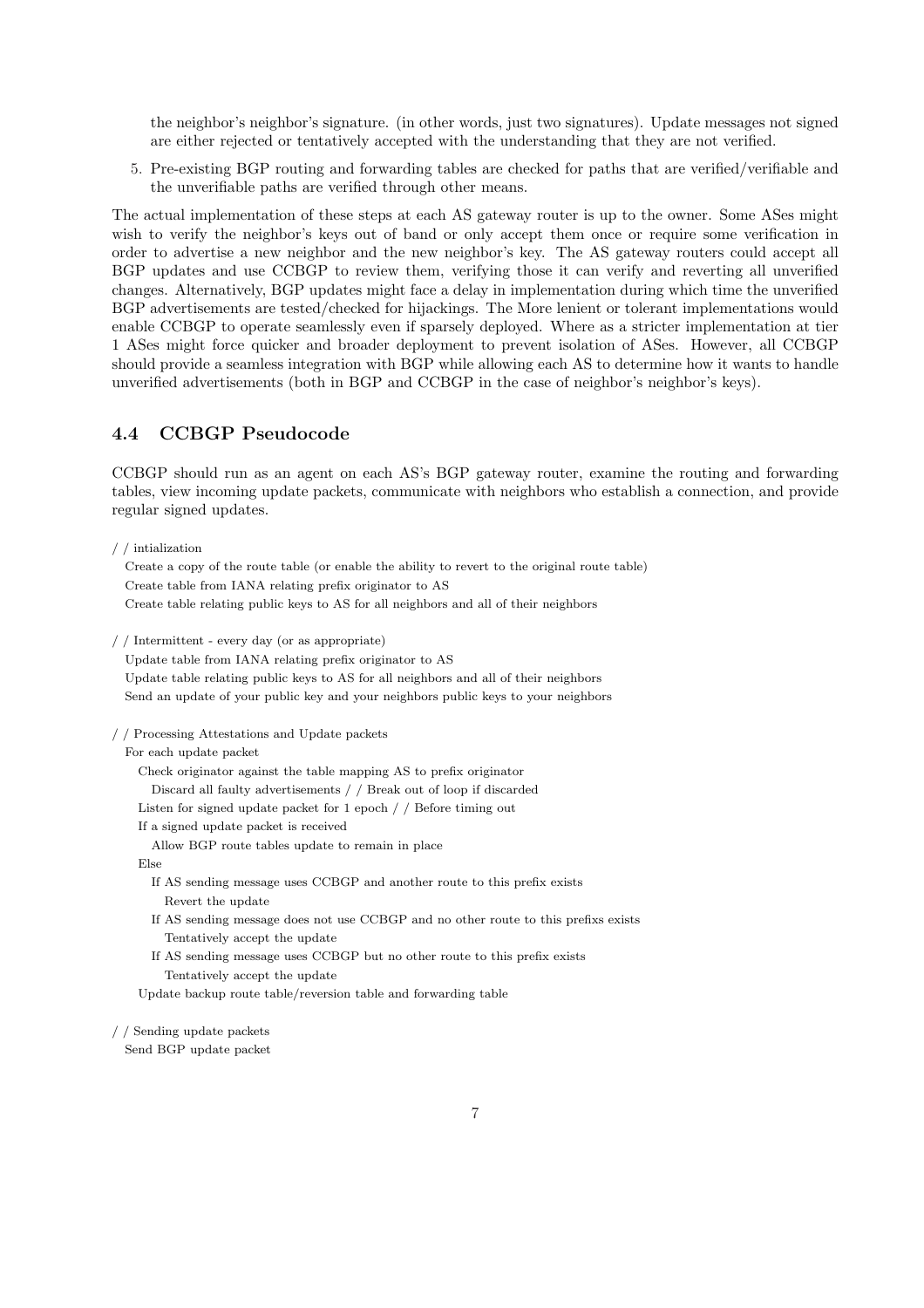#### 4.5 Proof

 $AS_n$ = The AS originating the Prefix

 $AS_t$  Target AS, where the target is the recipient of the attacking route advertisement

 $AS_a=$  Attacking AS, the the attacker is the sender of the false route advertisement to a non-colluding AS.  $AS_{sa}$ = Supporting Attacker AS, an AS that provides a supporting signed advertisement enabling ASa to convince ASt that the advertisement is legitimate.

We leave as a future area of research detection and prevention of a set of prefix hijacks which involve an attacking AS which lies along the correct path but does not actually route packets as it advertises. We view this type of attack as a trivial man in the middle attack rather then a prefix hijack because any node along a correct path to  $AS_p$  would already have access to the traffic between a target AS and  $AS_p$  without needing to change the route.

Assume all ASes have installed CCBGP or alternatively, assume we all paths traverse only ASes which are running CCBGP. We leave as a future area of research the benefits of CCBGP where paths traverse both ASes which are and are not running CCBGP.

Assume an attack has occurred involving  $AS_p$  and that  $AS_t$  detects this attack using ISPY or LIDS. Then  $AS_t$  believes an attack has occurred involving a path to  $AS_p$ .  $AS_t$  extracts all routes to  $AS_p$  from the routing table and any recently logged routes to  $AS_p$ . Because an attack occurs  $AS_t$  traces through all extracted routes. From each AS on each path,  $AS_t$  requests the two corresponding signed packets for the route being traced. If an AS is unable to produce both packets, then that AS is an attacker. Because an attack has occurred on a path to  $AS_n$  and because a successful attack will result in a new route entry, then  $AS_a$  and  $AS_{sa}$  will be queried for packets corresponding to the path they successfully hijacked. Because each AS on the extracted paths being queried will be forced to the produce two corresponding packets for the suspect route and because neither  $AS_a$  nor  $AS_{sa}$  can produce the two packets for the route being hijacked, then both  $AS_a$  and  $AS_{sa}$  will be identified as attackers. Therefore, if an attack is detected by  $AS_t$ , then  $AS_a$  and  $AS_{sa}$  will be identified as attackers. In other words, if an attack is detected, then all the attackers will be identified.

While the forensic trace back should occur on a separate system then the one handling the routing, the work should still be minimized. However, the challenge of using timing or other information as parameters to minimize the overhead of searching logs, querying neighbors for corresponding packets, and the number of comparisons of signatures necessary is left as future work.

#### 4.6 Anomaly Correction

After detecting a prefix hijack and identifying the attackers, an AS should remove the hijacked route from its routing and forwarding tables and inspect other routes advertised by the hijacking AS. The AS may either revert to redundant routes or possibly experience an appropriate loss of connectivity to the prefix.

#### 4.7 Forensics

The proposed idea only enables the ability to identify who originated a particular prefix advertisement, not that the prefix was hijacked. Consequently the proposed addition should be used in conjunction with other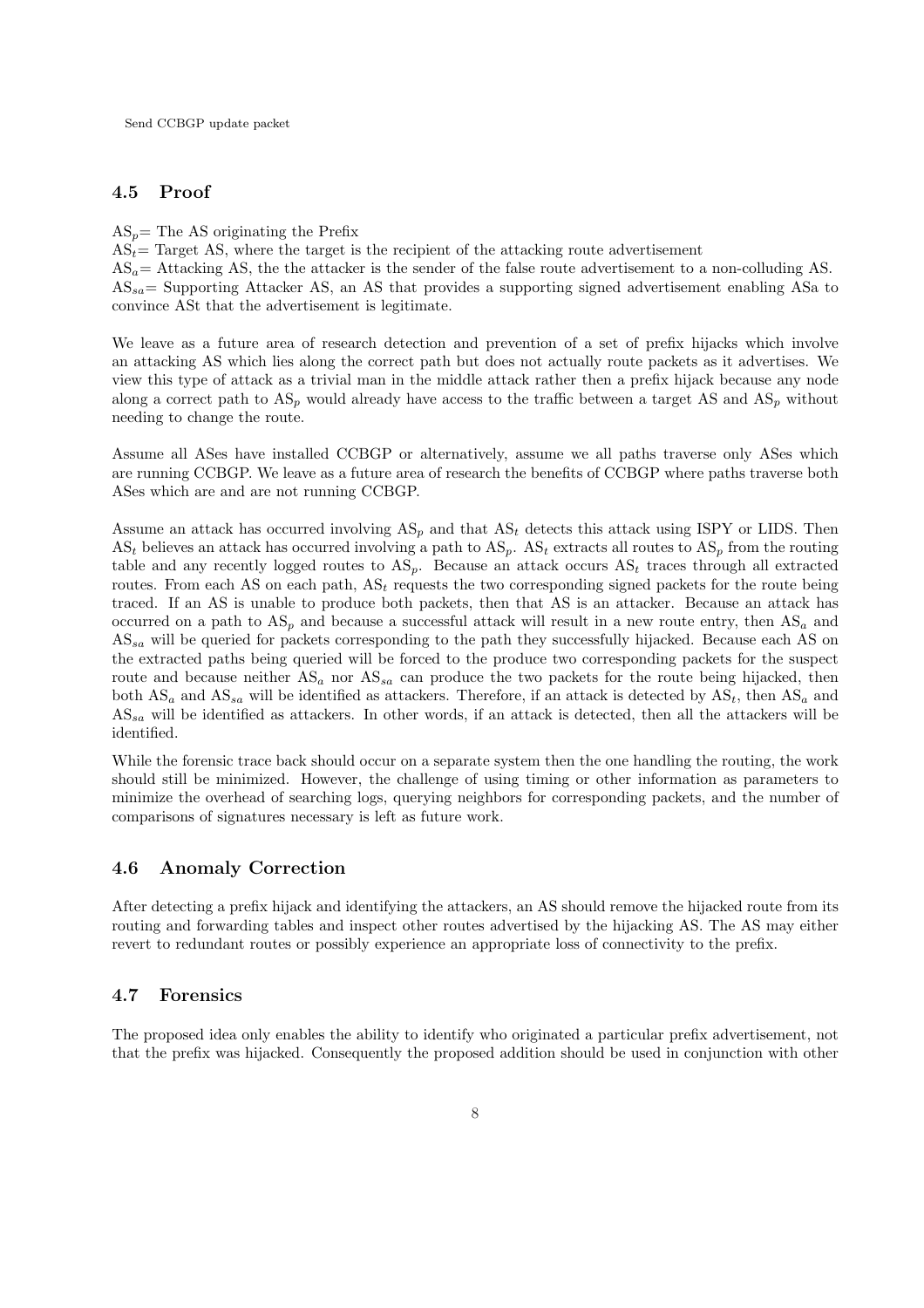forensic techniques that identify that a hijack has occurred. ISPY can be deployed to detect hijackings which result in cuts, severed reachability for a particular prefix, and LWDS should be deployed to detect modifications to the path which do not result in cuts. Further, IANA should be used to regularly generate a table that maps ASes to their owned IP Prefixes.

### 4.8 CCBGP Summary

While CCBGP requires no additional infrastructure, CCBGP does require additional update packets containing signatures of the updates. And since a public and private key pair are used along with a secondary routing table, additional storage is also required. Signing update messages and verifing signatures require additional cryptographic computation. CCBGP does not prevent hijacks but it limits them to the case where two adjacent ASes are collaborating. And, if a hijack occurs CCBGP will detect it using ISPY or a LWDS. Next, CCBGP can use the signature chain to trace back and identify the hijacker. Finally CCBGP provides legal recourse for the hijack via the contractual agreements between the ASes.



# 5 Comparison to Other techniques

Figure 2: Infrastructure Requirements (Y-axis: Number of Infrastructures, X-axis: Protocol, Color: Type of Infrastructure)



Figure 3: Signature Requirements (Y-axis: Number of Signatures Verified by an AS, X-axis: Route Length, Z-axis: Protocol)

In the figures we look at two features of BGP security protocols: infrastructure and cryptographic signatures. Figure 2 Compares BGP security protocols based upon additional required infrastructure while Figure 3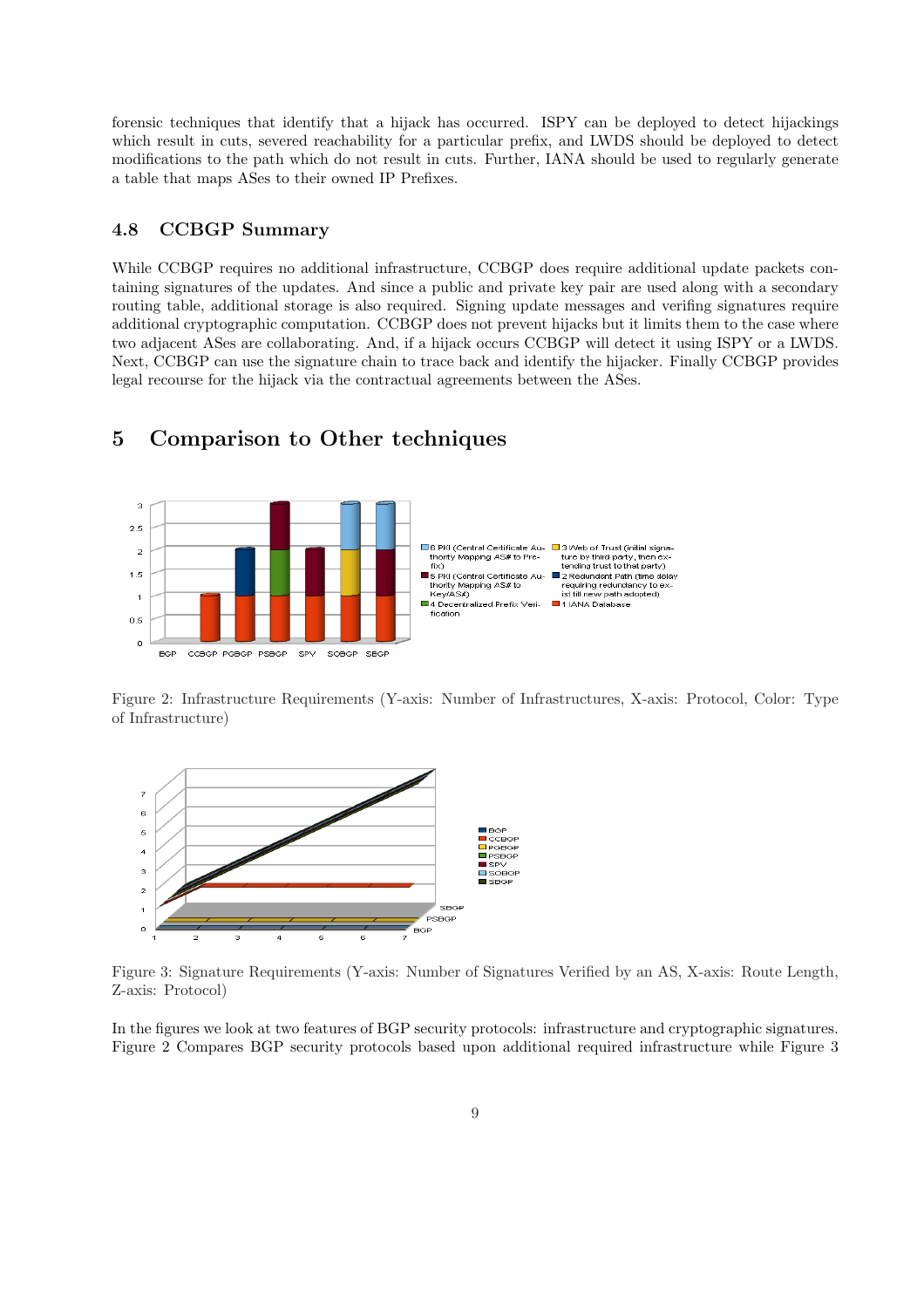compares BGP security protocols based upon the number of signatures that must be verified by an AS for routes of varying length [9][1].

#### 5.1 Similarities

CCBGP is similar to the SBGP, SOBGP, PSBGP, and SPV in that it uses cryptographic techniques to build chains of signatures. It is also similar to PGBGP in that it can use a delay to accepting updates that are not verified. CCBGP also applies a concept similar to the web of trust in SOBGP and PSBGP. This paper does not focus on techniques to optimize cryptographic efficiency; however, CCBGP could also use SPV's enhancement of the symmetric keys to reduce cryptographic costs.

Some problems may emerge in CCBGP that would be similar to those affecting other proposed techniques. Specifically, a DOS attack could arise from delays and rejections of updates/routes. Future work would explore simulating or deploying CCBGP and testing if novel attacks emerge.

#### 5.2 Differences

The main advantage of CCBGP over the other techniques is that there is no reliance on additional infrastructure PKIs and there is no need for massive chains or extended lookups because CCBGP leverages the existing contractual relationships and the existing infrastructures while limiting the length of the signature chains to two.

CCBGP addresses the problem of trust (having a centralized authority like IANA or Identity Based Cryptography's central authority controlling communication) in an inherently decentralized network like the Internet. CCBGP does rely in part on the centralized structure of IANA but only to the extent that IANA is already central to the function of the Internet.

#### 5.3 Protection against Side Channel Attacks

Often overlooked in protocol security are methods of attacks that are not directly associated with the protocol. CCBGP offers limited protection against one form of these side channel attacks: those directed at personnel. Soft vulnerabilities (vulnerabilities involving personnel e.g. bribery, blackmail, coercion, deceit, etc) are generally easier targets than hard vulnerabilities (vulnerabilities involving the physical and technical e.g. breaking encryption, buffer overflow, tapping a physical cable, etc). Strengthening the personnel target by requiring more then one person to hijack a prefix will both raise the cost of compromising the target personnel and increase the likelihood of being detected and caught. The properties of CCBGP enable trace back and provide legal recourse for the hijack thereby deterring potential personnel from turning into attackers. This dissuasive action raises the cost to compromise personnel and thus, raises the cost for this type of attack.

# 6 Conclusions

The paper proposes a novel approach to securing BGP against prefix hijackings, which has a comparatively low computational overhead and requires no new additional infrastructure. The lack of drawbacks and the increasing demands of security should motivate institutions administrating ASes to update their contracts to include a clause for penalties for involvement in a hijacking. This addition coupled with basic existing forensic software and a simple CCBGP agent on the AS gateway routers should suffice to securing BGP against most prefix hijacks as well as provide detection of those hijacks not protected against. Further, the penalties should act as a deterrent both to personnel and to institutions considering partaking in any hijack.